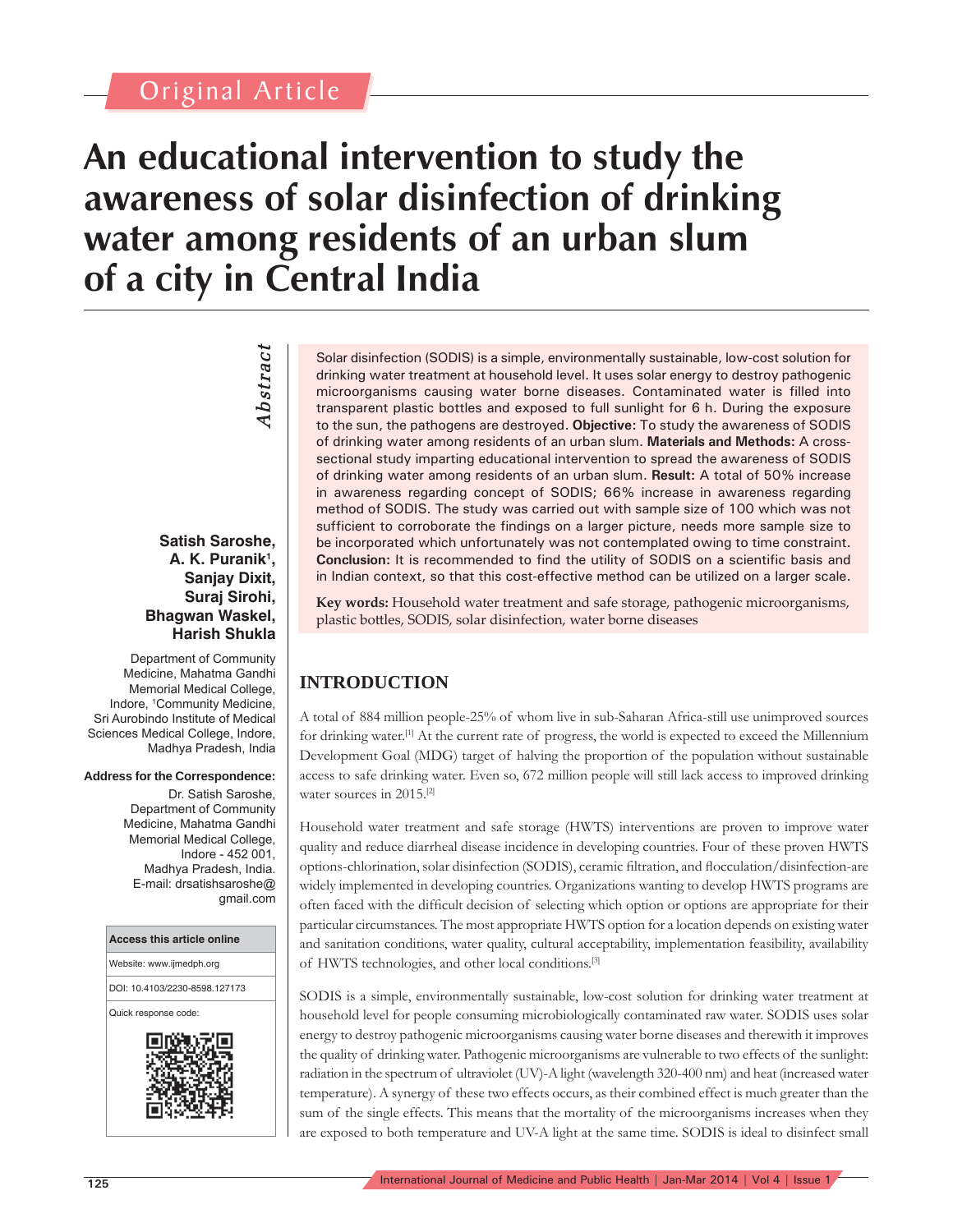quantities of water of low turbidity. Contaminated water is filled into transparent plastic bottles and exposed to full sunlight for 6 h. During the exposure to the sun, the pathogens are destroyed. If cloudiness is greater than 50%, the plastic bottles need to be exposed for 2 consecutive days in order to produce water safe for consumption. However, if water temperatures exceed 50°C, 1 h of exposure is sufficient to obtain safe drinking water. The treatment efficiency can be improved if the plastic bottles are exposed on sunlight reflecting surfaces such as aluminium- or corrugated iron sheets.<sup>[4]</sup>

SODIS was developed in the 1980s to inexpensively disinfect water used for oral rehydration solutions used to treat diarrhea. In 1991, the Swiss Federal Institute for Environmental Science and Technology (SANDEC, EAWAG) began to investigate and implement SODIS as a HWTS option, to prevent diarrhea in developing countries. Users of SODIS fill 0.3-2.0 liter plastic soda bottles with low-turbidity water, shake them to oxygenate, and place the bottles over the roof or rack for 6 h (if sunny) or 2 days (if cloudy). The combined effects of UV-induced deoxyribonucleic acid alteration, thermal inactivation, and photooxidative destruction inactivate disease-causing organisms. In the laboratory, SODIS has been proved to inactivate the viruses, bacteria, and protozoa that cause diarrheal diseases. Field data have also shown reductions of bacteria in developing country waters treated with SODIS. In four randomized, controlled trials, SODIS has resulted in reductions in diarrheal disease incidence ranging from 9% to 86%.[5] The present study was undertaken with aim to study the awareness of SODIS of drinking water among residents of an urban slum of a city in central India and to improve their knowledge with the help of an educational intervention, also to cite recommendations based in the present study.

# **MATERIALS AND METHODS**

#### **Study design**

Cross-sectional study

#### **Study area**

Urban slum of Indore district

#### **Study subjects**

100 inhabitants each of 100 selected households in this urban slum (household-A group of persons who normally live together and took food from a common kitchen-National Sample Survey Office (NSSO) 1999).

### **Sampling technique**

Simple random sampling using lottery method

#### **Ethical clearance**

Written informed consent was obtained from each study subject

#### **Study duration**

3 months duration (Oct. 2012-Dec 2012)

#### **Study Tool**

- i. A predesigned pretested semistructured questionnaire
- ii. Pamphlets, posters, and AV aids along with lecture method for educational intervention

#### **Inclusion criteria**

Inhabitants of selected households of identified urban slum who gave consent.

#### **Exclusion criteria**

Inhabitants of selected households of identified urban slum who did not give consent.

#### **Study process**

The study was conducted in 100 inhabitants each of 100 selected households in this urban slum of Indore district of Madhya Pradesh. The semistructured questionnaire, included the biographical data of the inhabitants that is age, address, education, occupation, and type of family was used for demographical data collection.

#### **Analysis**

The data were analyzed using appropriate statistical software (SPSS). McNemar's test and Pearson's chi-square test were used wherever required.

# **RESULT**

Present study was carried out in 100 household of urban slum of Indore, Among the participants most were of age group 35-45 years (56%). A total of 58% participants were females and 42% were males. A total of 33% participants were graduates and 31% were higher secondary pass. And 20% participants were illiterate. 55% respondents belong to joint family and 45% to nuclear family. 34% were skilled workers, 22% unskilled workers, and 14% were shop owners/clerical (based on modified Kuppuswamy classification).

Table 1 suggests that 75% households were using water from municipal tap. 15% were using tube well/well and 10% were dependent on water tankers. 80% were of the opinion that they get sufficient drinking water from principal sources throughout year [Table 2].

As far as method used for filtration of drinking water was concerned [Table 3, Figure 1] 62% filter drinking water with cloth, 9% use chemicals (alum, chlorine,  $KMnO<sub>2</sub>$ ) and  $8%$  use boiling. All those who use boiling, use liquid petroleum gas (LPG) cylinder for this purpose [Table 3a]. 21% do not use any filtration method most

| Table 1: Source of the drinking water |     |                |  |  |
|---------------------------------------|-----|----------------|--|--|
| <b>Source</b>                         | No. | Percentage (%) |  |  |
| Municipal tap                         | 75  | 75             |  |  |
| Tube well/well                        | 15  | 15             |  |  |
| Others*                               | 10  | 10             |  |  |

\*Water tankers both private and municipal corporation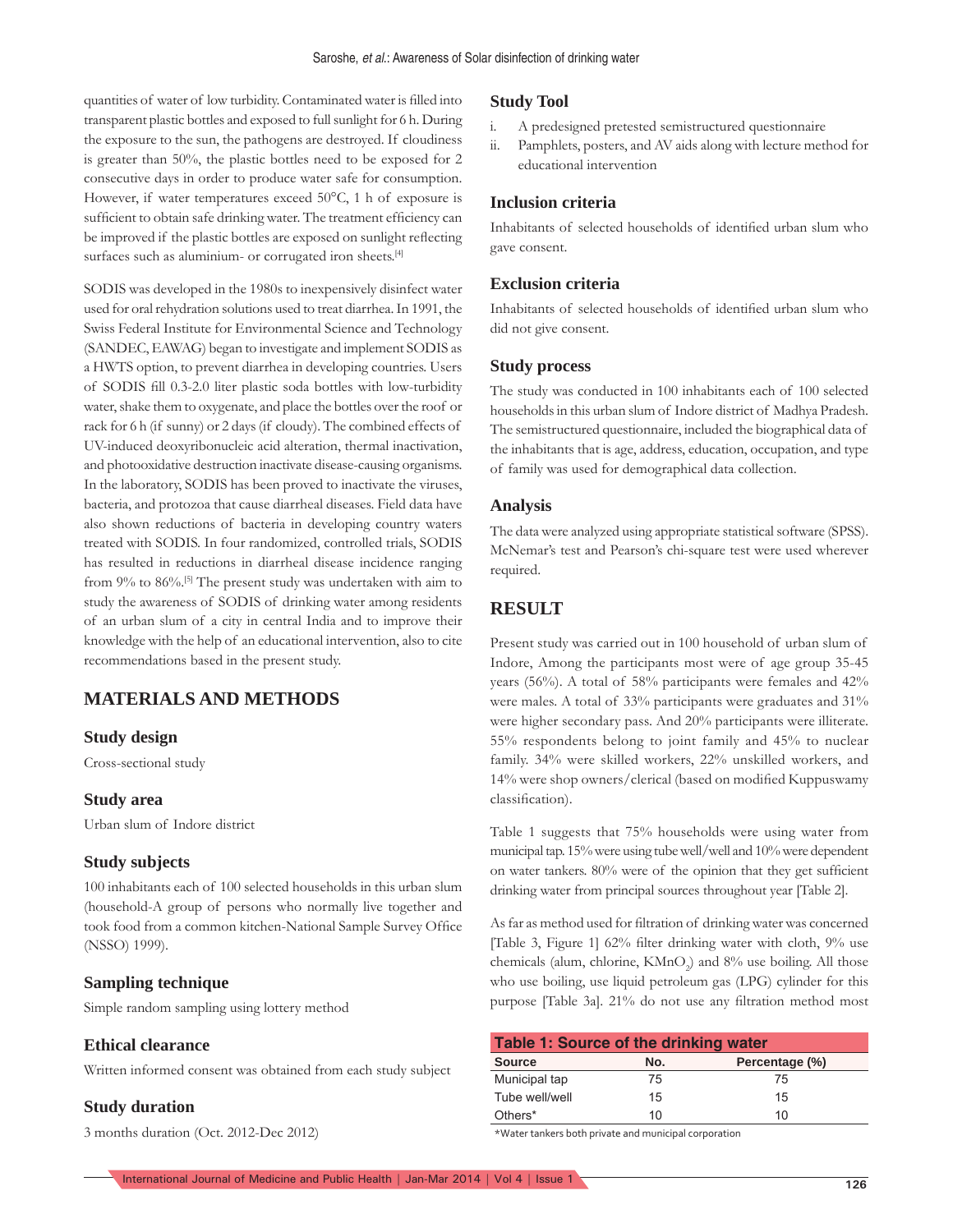commonly due to lack of awareness. 96% respondents store water in home utensils [Table 4]. These storage utensils are washed daily in 73% cases, alternate days in 20% cases, alternate days in 20% cases, and weekly in 7% cases [Table 5].

66% respondents did not know about HWTS option [Table 6]. After education intervention, there was 53% increase in awareness regarding the same ( $\chi^2 = 15.625$ ;  $P = 0.000$ , statistical significant), 90% respondents were unaware of SODIS full name (SODIS). The educational intervention resulted in 43% increase in awareness of SODIS full name (Solar Disinfection) ( $\chi^2 = 11.091$ ;  $P = 0.001$ , statistically significant) [Table 7].

A total of 60% respondents were unaware of the concept of SODIS. After educational session, 90% were aware (50% increase in awareness,  $\chi^2 = 14.359$ ,  $P = 0.000$ , statistically significant) [Table 8].

A total of 90% study subjects did not know about method of SODIS. Educational intervention increase the awareness by 66%  $(\chi^2 = 24.502; P = 0.000,$  statistically significant) [Table 9].

Both pre- and postintervention, respondents were well aware regarding the spread of water borne disease due to contaminated water (nonpurification of water) [Table 10].

# **DISCUSSION**

As per the knowledge of authors, there is no study so far in India of this type to assess the awareness of SODIS and to incorporate knowledge among respondents of techniques and feasibility of SODIS. Since both World Health Organization and Centre of Disease Control Atlanta (CDC) have reckoned SODIS as technically simplest and most practical and economical solar treatment system of water. As per CDC Atlanta document, in Assam University provided technical and training support for a SODIS promotion project with a local nongovernmental organization.[5]

As per NSSO report 70% of urban households use tap in our study, 75% households were using municipal tap. The NSSO report on drinking water sanitation and hygiene in India claims that 85% urban households get sufficient drinking water from their principal source. In our study, 80% had the same response. The NSSO report claims that 35% urban households filter the drinking water and 11% boil it, whereas in the present study 62% urban households filter the



**Figure 1:** Methods used for filtration of drinking water

drinking water with cloth, 8% boil it, and 9% use chemicals (alum, chlorine, and  $\text{KMnO}_4$ ). In the present study, all the respondents who boil the water use LPG cylinder hike of LPG cylinder prices & the

| Table 2: Do you get sufficient drinking water from<br>principal sources throughout the year? |                           |                |  |
|----------------------------------------------------------------------------------------------|---------------------------|----------------|--|
| <b>Response</b>                                                                              | Total $[N = 100 (100\%)]$ |                |  |
|                                                                                              | No.                       | Percentage (%) |  |
| Yes                                                                                          | 80                        | 80             |  |
| <b>No</b>                                                                                    | 20                        | 20             |  |

80% respondents opined sufficient drinking water from principal sources throughout year

#### **Table 3: Methods used for filtration of drinking water**

| <b>Method employed</b>                        | <b>Total households</b> |                |  |
|-----------------------------------------------|-------------------------|----------------|--|
|                                               | No.                     | Percentage (%) |  |
| Filtration with cloth                         | 62                      | 62             |  |
| <b>Boiling</b>                                | 8                       | 8              |  |
| Chemical (alum, chlorine, KMnO <sub>4</sub> ) | 9                       | 9              |  |
| No treatment                                  | 21                      | 21             |  |
| Total                                         | 100                     | 100            |  |

# **Table 3: (a) If boiling is used as method then method employed for boiling**

| Method employed                            |     | <b>Total households</b> |  |  |  |
|--------------------------------------------|-----|-------------------------|--|--|--|
|                                            | No. | Percentage (%)          |  |  |  |
| LPG cylinder                               | 8   | 100                     |  |  |  |
| others                                     |     | $\mathbf{I}$            |  |  |  |
| Total                                      | 8   | 100                     |  |  |  |
| <b>IDC</b> Resident and Containing the set |     |                         |  |  |  |

LPG = liquid petroleum gas

# **Table 4: Storage of drinking water in home utensils**

| <u>uwiwiny</u>                 |     |                           |  |  |
|--------------------------------|-----|---------------------------|--|--|
| <b>Response</b>                |     | Total $[N = 100 (100\%)]$ |  |  |
|                                | No. | Percentage (%)            |  |  |
| Yes                            | 96  | $96*$                     |  |  |
| No                             |     |                           |  |  |
| .<br>$\mathbf{r}$ $\mathbf{r}$ |     |                           |  |  |

\*96% respondents store drinking water in home utensils

| Table 5: Frequency of washing utensils of water |                         |                |  |  |
|-------------------------------------------------|-------------------------|----------------|--|--|
| <b>Method employed</b>                          | <b>Total households</b> |                |  |  |
|                                                 | No.                     | Percentage (%) |  |  |
| Daily                                           | 73                      | $73*$          |  |  |
| Alternate days                                  | 20                      | 20             |  |  |
| Weekly                                          |                         |                |  |  |
| Total                                           | 100                     | 100            |  |  |

\*73% respondents wash the utensils daily

# **Table 6: Awareness of household water treatment and safe storage**

| Response | <b>Preintervention</b> |                |     | <b>Postintervention</b> |  |
|----------|------------------------|----------------|-----|-------------------------|--|
|          | No.                    | Percentage (%) | No. | Percentage (%)          |  |
| Yes      | 34                     | 34             | 87  | 87                      |  |
| No       | 66                     | 66             | 13  | 13                      |  |

53% increase in awareness of household water treatment and safe storage  $(\chi^2 = 15.625) P = 0.000$  (statistically significant)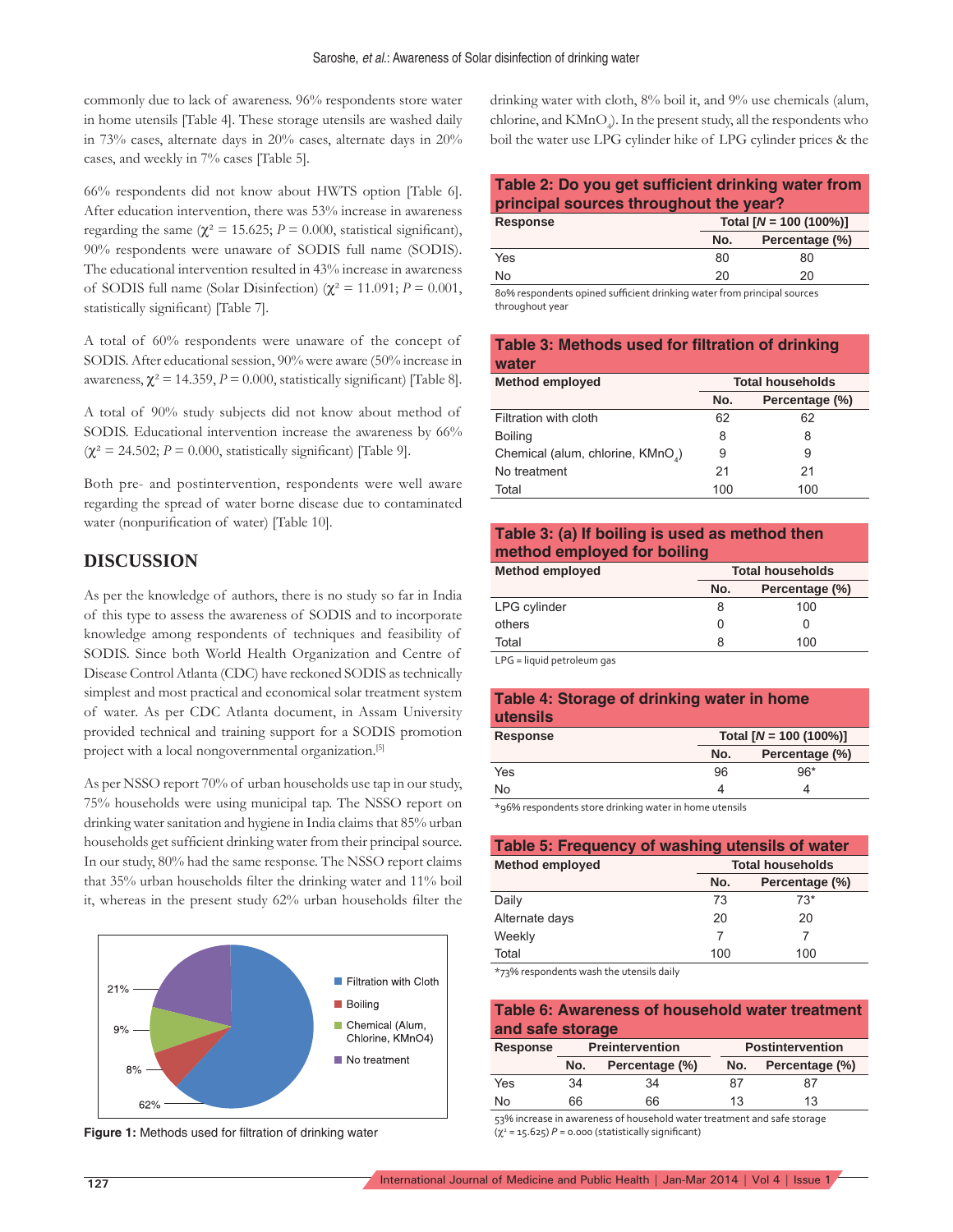| Table 7: Awareness of SODIS — solar disinfection |     |                        |     |                         |
|--------------------------------------------------|-----|------------------------|-----|-------------------------|
| <b>Response</b>                                  |     | <b>Preintervention</b> |     | <b>Postintervention</b> |
|                                                  | No. | Percentage (%)         | No. | Percentage (%)          |
| Yes                                              | 10  | 10                     | 53  | 53                      |
| No                                               | 90  | 90                     | 47  | 47                      |

43% increase in awareness of solar disinfection (χ<sup>2</sup> = 11.091) P = 0.001 (statistically significant)

| Table 8: Awareness of solar disinfection (concept) |     |                        |                         |                |
|----------------------------------------------------|-----|------------------------|-------------------------|----------------|
| <b>Response</b>                                    |     | <b>Preintervention</b> | <b>Postintervention</b> |                |
|                                                    | No. | Percentage (%)         | No.                     | Percentage (%) |
| Yes                                                | 40  | 40                     | 90                      | 90             |
| No                                                 | 60  | 60                     | 10                      | 10             |

50% increase in awareness regarding concept of solar disinfection ( $\chi^2$  = 14.359)  $P = 0.000$  (statistically significant)

#### **Table 9: Awareness regarding method of solar disinfection**

| <b>Response</b> | <b>Preintervention</b> |                |     | <b>Postintervention</b> |  |
|-----------------|------------------------|----------------|-----|-------------------------|--|
|                 | No.                    | Percentage (%) | No. | Percentage (%)          |  |
| Yes             | 10                     | 10             | 76  | 76                      |  |
| No              | 90                     | 90             | 24  | 24                      |  |

66% increase in awareness regarding method of solar disinfection ( $\chi^2$  = 24.502)  $P = 0.000$  (statistically significant)

## **Table 10: Awareness regarding spread of water borne disease due to contaminated water (nonpurifi cation of water)**

| <b>Response</b> |     | <b>Preintervention</b> |     | <b>Postintervention</b> |  |
|-----------------|-----|------------------------|-----|-------------------------|--|
|                 | No. | Percentage (%)         | No. | Percentage (%)          |  |
| Yes             | 80  | 80                     | 90  | 90                      |  |
| No              | 20  | 20.                    | 10  | 10                      |  |
|                 |     |                        |     |                         |  |

10% increase in awareness regarding spread of water borne disease due to contaminated water (nonpurification of water) ( $\chi^2$  = 0.647) *P* = 0.421 (statistically insignificant)

cap on annual LPG cylinder quota makes boiling a very expensive option for boiling. On the contrary, SODIS is a cheap, cost-effective, and economical method.<sup>[6]</sup>

Field tests show that transparent positron emission tomography (PET) bottles of 2 L volume are very appropriate containers for SODIS. Coloured bottles do not transmit enough UV radiation; these bottles should not be used for SODIS.[4] Authors also feel that this will lead to a proper and judicious usage of PET plastic bottles.

The EAWAG consortium has clearly mentioned that awareness alone is not enough. But there are definite advantages of SODIS. The benefits of SODIS are as follows:

Proven reduction of viruses, bacteria, and protozoa in water; Proven reduction of diarrheal disease incidence in users; Acceptability to users because of the simplicity of use; No cost to the user after obtaining the plastic bottles; Minimal change in taste of the water; and, Although SODIS does not have a chemical residual, recontamination is unlikely because water is served directly from the small, narrow-necked bottles with caps in which it is treated.[3]

At the same time, there are certain disadvantages of SODIS. The major drawbacks of SODIS are as follows:

The need for pretreatment (filtration or flocculation) of waters of higher turbidity; User acceptability concerns because of the limited volume of water that can be treated at once and the length of time required to treat water; and, The large supply of intact, clean, suitable plastic bottles required.[3]

SODIS is most appropriate in areas where there is availability of bottles and community motivation and training for users on how to correctly and consistently use SODIS for treating household drinking water.[3]

Over 2 million people in 28 developing countries use SODIS for daily drinking water treatment. Over 2 million people in 28 developing countries use SODIS for daily drinking water treatment.[3]

A controlled field trial has been successfully carried out regarding SODIS of drinking water and diarrhoea in Maasai children.<sup>[7]</sup> Scientific evidence clearly opines that SODIS of water reduces diarrhoeal disease.<sup>[8-11]</sup>

Conroy *et al.*,<sup>[12]</sup> are of the opinion that SODIS of drinking water protects against cholera in children under 6 years of age.

The study was carried out with sample size of 100 which was not sufficient to corroborate the findings on a larger picture, needs more sample size to be incorporated which unfortunately was not contemplated owing to time constraint. Considering the potential of SODIS which the authors found they recommend to find the utility of SODIS on a scientific basis and in Indian context so that this cost-effective method can be utilized on a larger scale for the betterment of society.

# **REFERENCES**

- 1. Available from: Website http: //www.unicef.org/eapro/JMP-2010Final.pdf [Last accessed on 2013 Mar 15].
- 2. Available from: Website *whqlibdoc.who.int/publications/2010/ 9789241563956\_eng\_part2.pdf* [Last accessed on 2013 Mar 15].
- 3. Available from: Website www.cdc.gov/safewater/publications\_pages/ options-sodis.pdf [Last accessed on 2013 Mar 15].
- 4. Available from: Website www.sodis.ch/methode/anwendung/ ausbildungsmaterial/.../manual\_e.pdf [Last accessed by authors on 2013 Mar 15].
- 5. "Household Water Treatment Options in Developing Countries: Solar Disinfection (SODIS) CDC-January 2008" Available from: www.cdc.gov/ safewater/solardisinfection.html [Last accessed on 2013 Mar 15].
- 6. NSSO Drinking Water, sanitation and hygiene in India Available from: 164.100.34.62/index.php/catalog/93/download/1142 [Last accessed on 2013 Mar 15].
- 7. Conroy RM, Elmore-Meegan M, Joyce T, McGuigan KG, Barnes J. Solar disinfection of drinking water and diarrhoea in Maasai children: A controlled field trial. Lancet 1996;348:1695-7.
- 8. Conroy RM, Meegan ME, Joyce T, McGuigan KG, Barnes J. Solar disinfection of water reduces diarrhoeal disease: An update. Arch Dis Child 1999;81:337-8.